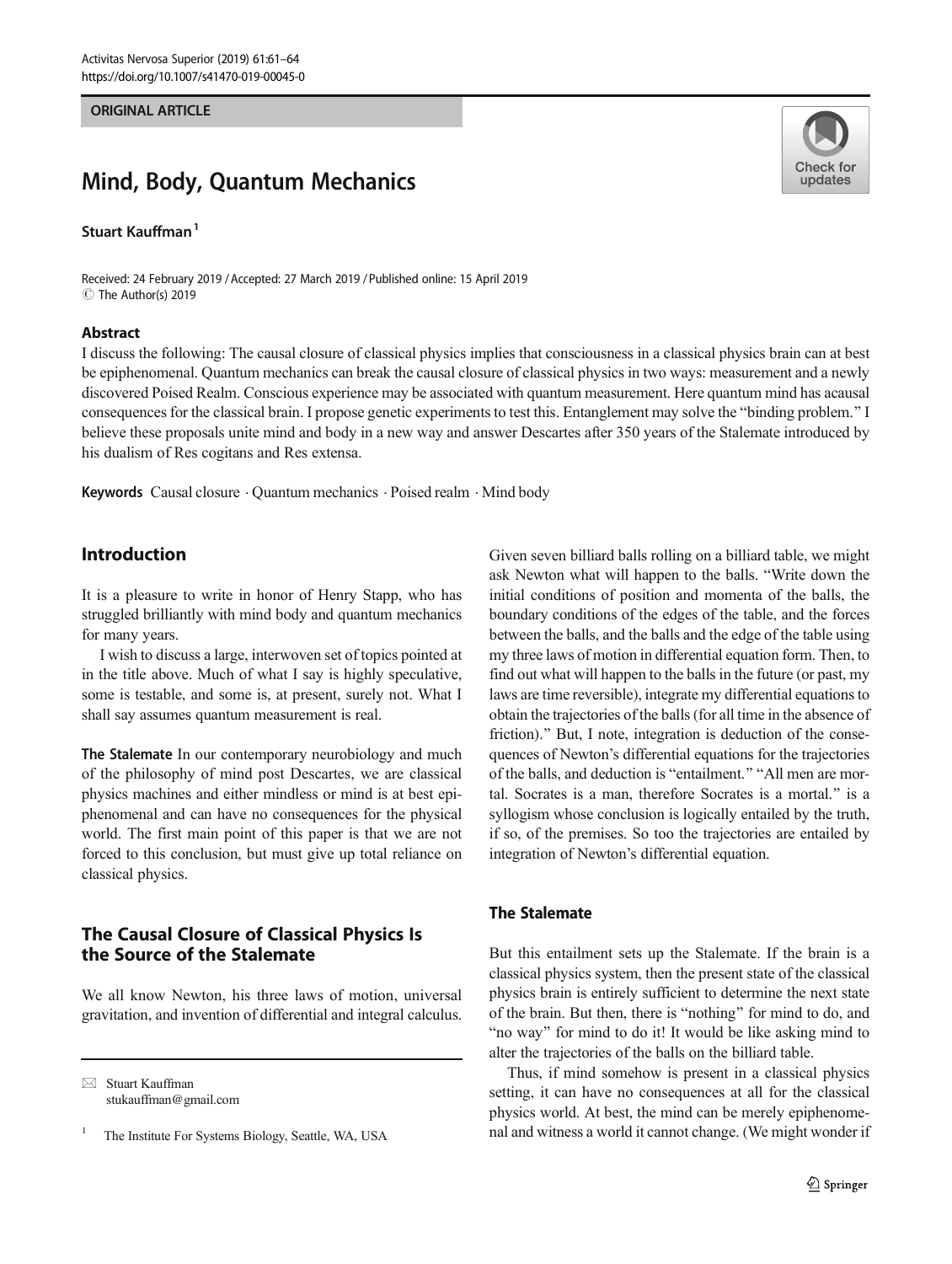mind exists and is merely epiphenomenal, and if mind with a brain evolved, what selective advantage could it have had?).

The culprit is the causal closure of classical physics with, as Aristotle said, no Prime mover. The Stalemate arises because we want mind to act causally on the brain, but it cannot because all the classical physics causes are already in the laws of the billiard ball classical physics neuronal system and attendant classical physics further variables including classical physics noise.

If we hope for a more than an epiphenomenal mind, we must go beyond classical physics.

## Quantum Mechanics: a Brief Outline

I begin with a familiar outline of Quantum Mechanics (Heisenberg [1958](#page-3-0); Penrose [2005;](#page-3-0) Feynman et al. [2010\)](#page-3-0). (1) We all know the two-slit experiment and the resulting interference pattern of spots on the developed film emulsion beyond the two open slits. (2) We know the Schrodinger linear wave equation, often set equal to a classical potential V. The left-hand side of this equation has no energy term, so what is "waving" cannot be matter or energy. No one knows what is "waving."  $(3)$  We know the Born rule: square the amplitude of each wave, say spin up or spin down, in superposition, and that is the probability that upon measurement that outcome will be found. We know there are some 16 interpretations of Quantum Mechanics, in which measurement is real in some and not others. As noted above, I assume measurement is real. (4) Finally, we all know the astonishing confirmation of nonlocality for entangled quantum variables that are space-like separated (Penrose [2005](#page-3-0); Maudlin [1994](#page-3-0)).

# Quantum Mechanics Breaks The Causal Closure of Classical Physics in Two Ways

# The "Poised Realm" Hovering Reversibly Between Quantum and "Classical" Worlds

Gabor Vattay, Samuli Niiranen, and I have recently proposed, or perhaps discovered, a new "Poised Realm" (U. S Patent Application Publication [2012\)](#page-3-0), in which the total system can hover reversibly between quantum coherent and "classical" worlds "for all practical purposes," with the known debates about what the classical world may be. The Poised Realm is captured by an XY coordinate system. At the origin on the Yaxis, the system is quantum coherent. As the system moves up the Y-axis, the system undergoes increasing decoherence as an open quantum system acausally loses phase information to the environment and approaches "classicality" infinitely closely for all practical purposes, FAPP. What is new on the Y-axis is that recoherence can occur and move the system back down

the *Y*-axis from "classical" FAPP to quantum coherent. The possibility of recoherence is assured by a theorem by Peter Shor (DiVincenzo and Shor [1996](#page-3-0)), now in use for quantum error correction in decohering qubits with the input of "information." More recently, quantum biology at body temperature is firmly established in the long-lived quantum coherence of light harvesting molecules. Even more recently, experimental evidence supports recoherence induced by phonons in the light harvesting complex that induce recoherence in the electron involved (Vivek et al. [2012\)](#page-3-0). The Y-axis seems real in theory and practice.

The X-axis is Order, Criticality, and Chaos, going out from the origin. In classical physics, this arises as a set of Hamiltonians which are tuned from a conservative oscillation like a pendulum, where neighboring orbits are parallel and the Lyapunov exponent is thus  $0$ , to a critical point out the X-axis where the Lyapunov exponent undergoes a second-order phase transition to become slightly positive at Criticality, then more positive in the Chaotic parts of the X-axis. In the quantum coherent world, criticality corresponds to the metalinsulator transition between extended (conducting metal) and localized (insulating) wave functions. The X-axis is also real. Vattay and colleagues (Vattay et al. [2015](#page-3-0)) have now measured the absorption spectra of the energy difference between adjacent absorption bands, at smaller and larger energy intervals, for each of many organic molecules. The ordered regime corresponds to a well-known exponential decay, with adjacent energy bands at short energy intervals to a few at long energy intervals. The chaotic regime is a unimodal distribution from random matrix theory. Here, most adjacent energy intervals are of modest size. Quantum criticality corresponds to a different unimodal distribution whose peak is at shorter energy differences between adjacent absorption bands (Vattay et al. [2015\)](#page-3-0).

The results are astonishing (Vattay et al. [2015](#page-3-0)). Almost half the organic molecules examined are ordered, and almost half are critical, a single point on the X-axis. A few are chaotic. A number of known proteins are critical, a single point on the Xaxis, and a few, such as silk, are ordered. DNA and RNA are ordered (Vattay et al. [2015\)](#page-3-0).

In short, the  $X$ -axis is real. Since both the  $X$ - and  $Y$ -axes are real, the Poised Realm is real.

## The Poised Realm Allows Acausal Consequences for the Classical World

If we accept decoherence to classicality FAPP, then decoherence is entirely an acausal loss of phase information from the open quantum system to the universe. So a quantum "mind," by decohering, can have acausal consequences for the classical FAPP meat of the brain, breaking the Stalemate of the Causal Closure of Classical Physics. But by recoherence, the total mind-brain system, jointly quantum,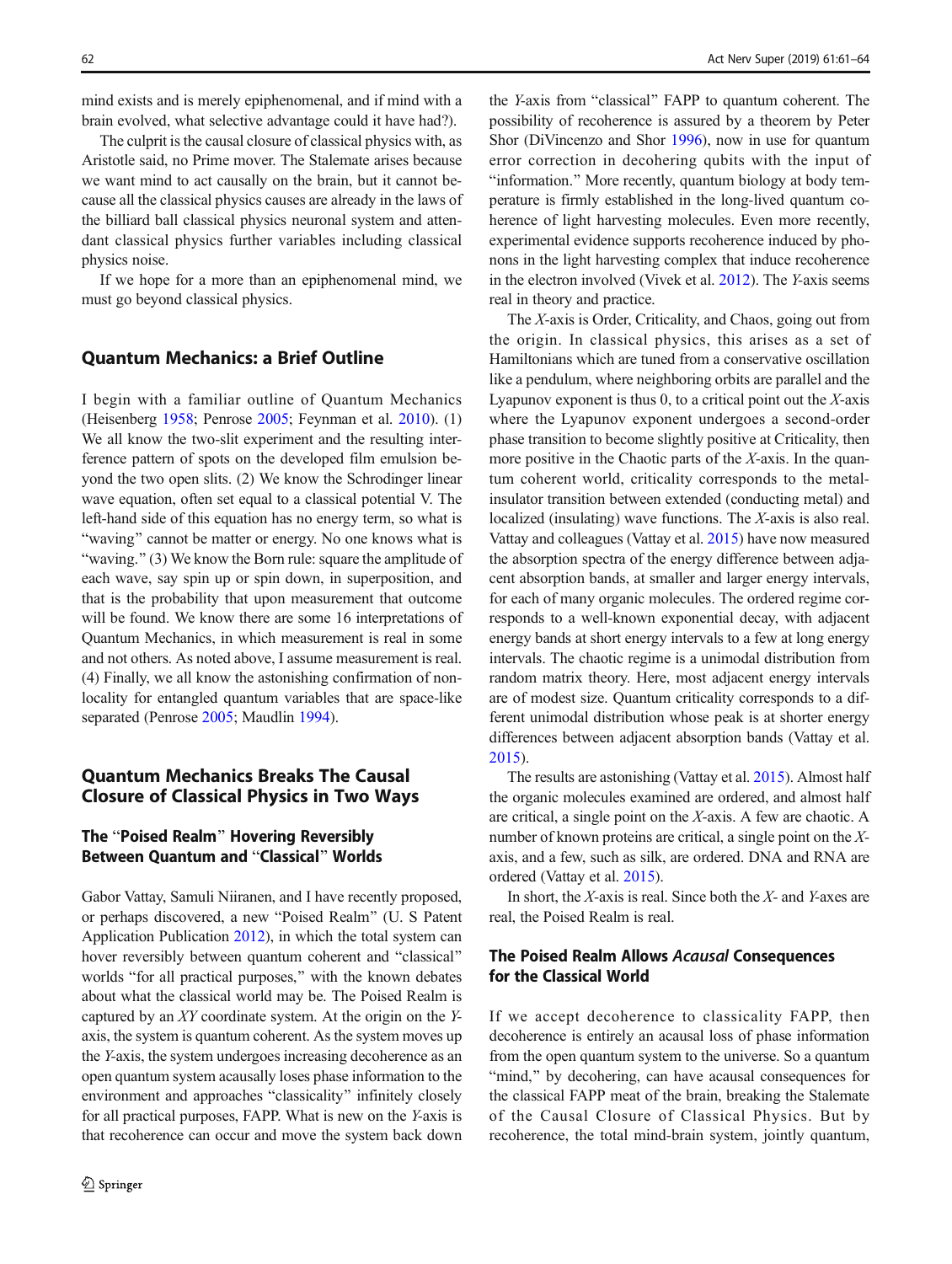poised realm, and "classical" can have repeated acausal consequences for the classical meat of the brain.

#### Measurement and Acausal Consequences

The second way that the above system can have acausal consequences for the "classical' meat of the brain is quantum measurement which acausally can restore coherence in a decohering quantum variable, or, again if measurement is real, it does acausally alter the classical world by leaving a record, as the spot in the two-slit experiment does (Kauffman [2016\)](#page-3-0).

In short, a mind-body system that is quantum coherent, Poised Realm, and "classical," can escape the Stalemate. Mind can, in principle, be real in the world and effect its becoming, and not be merely epiphenomenal.

This proposal hopes to "Answer Descartes" after 350 years of the Stalemate.

## Beginning Implications for Neurobiology

Along with Penrose and Hameroffs' (Penrose [1989\)](#page-3-0) Objective Reduction for measurement accompanied with flashes of consciousness at measurement but no "doing," hence an epiphenomenal panpsychism, and Stapp's detailed developments (Stapp [2007\)](#page-3-0), but for overlapping reasons, I want to propose that conscious experience, qualia, is associated with quantum measurement. I do so in part based on the fine discussion of the Quantum Enigma (Rosenblum and Kuttner [2006\)](#page-3-0).

The hypothesis that conscious experience is associated with measurement is experimentally testable genetically, seeking the "molecular correlates of consciousness" (Kauffman [2016\)](#page-3-0). Fruit flies, and other animals, can be anesthetized by ether. Anesthetized flies are not conscious. Take a wild type population of fruit flies, and over generations, select a "mutant" subpopulation that can be anesthetized by shorter and lower doses of ether, perhaps until none is needed. Sequence the DNA of the selected "mutant" and wild type populations of flies, detect mutant genes, hence perhaps mutant proteins, if they exist, in the selected population, and test if those proteins fail to carry out some quantum measurement that the wild type proteins do "in vivo."

#### Connections to Neurobiology

The anatomical location of such "mutant" proteins can be established. In short, we can envision a truly new "genetics" of the molecular correlates of consciousness. Are the mutant proteins located in neurons? If so, where? Where else may they be located? Suppose the relevant proteins were located in synapses and part of the post cleft neurotransmitter protein receptor complex. Then one can imagine that quantum behaviors altering the receptor protein(s) could affect adjacent dendritic trans-membrane potentials, the subsequent potentials transmitted to neural cell bodies and summing, or not, at the axon hillock to trigger action potentials propagating down the axons.

#### Entanglement and the Binding Problem

In the Astonishing Hypothesis, Francis Crick describes the binding problem (Crick [1995](#page-3-0)). We are to suppose that a yellow triangle and blue square are being observed. If yellow, blue, triangle, and square are processed in anatomically disconnected areas of the brain, a claim I will accept, then how do yellow and triangle become bound into the experience of yellow triangle and how do blue and square become bound into the experience of blue square? One suggested solution is a 40- Hz EEG oscillation in the brain and if yellow and triangle occur at one phase of the oscillation and blue and square at a different phase, then binding occurs to yield yellow triangle and blue square. This might work. My skepticism is that we seem to bind indefinitely many, here visual, qualities or features in different "bound sets of qualia" and fitting them all into "distinguishably" different phases of the oscillation seems problematic.

I want to suggest entanglement to solve the binding problem (Kauffman [2016\)](#page-3-0). There is now weak evidence for entanglement of a number of quantum variables, including photons, in cells and the brain. Suppose that some set of  $N$  quantum variables in the brain can become entangled and may even be in anatomically disconnected areas of the brain. Then it is known that upon measurement, their outcomes are correlated and more correlated as the number of entangled variables increases. Thus the qualia upon measurement may be highly correlated into a new "whole." This could mediate "binding" in both anatomically connected and also in disconnected areas of the brain in ways that also respect neuroanatomical connectivity. In principle, this is testable.

Do we know mind is in part, Quantum? No. Can we do real experiments to test the hypothesis? Yes.

## **Discussion**

It is just stubborn to fail to consider how quantum mechanics may be related to the mind-body problem.

I have tried to show that we can only have an epiphenomenal mind if we base mind on classical physics. This is due to the causal closure of classical physics. Quantum Mechanics and the Poised Realm afford two ways, decoherence and recoherence, and measurement, by which a "quantum mind" can have acausal consequences for "classical" brain and body. This answers Descartes. The Poised Realm is almost surely real. Thus, mind can be beyond the Stalemate and more than epiphenomenal.